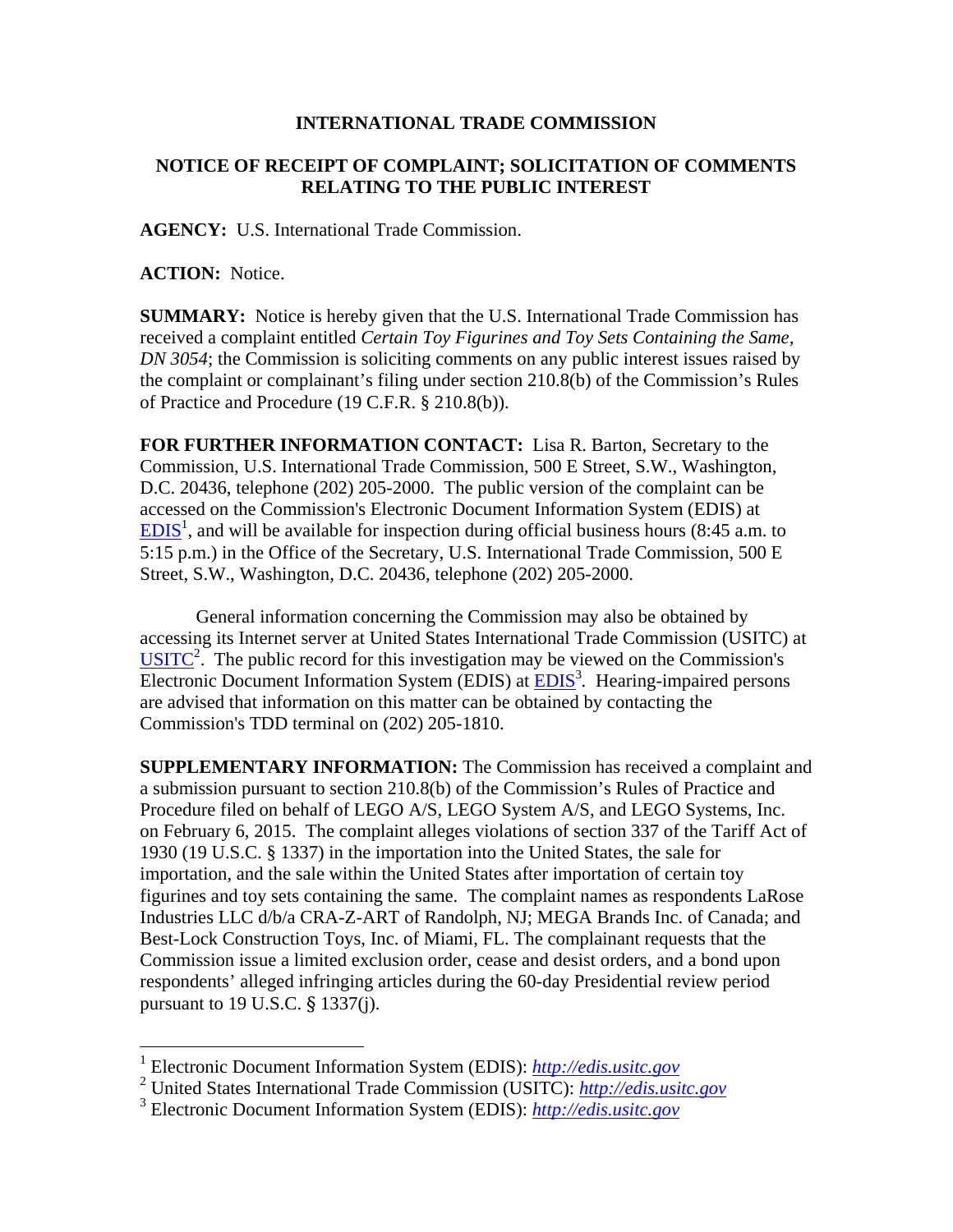Proposed respondents, other interested parties, and members of the public are invited to file comments, not to exceed five (5) pages in length, inclusive of attachments, on any public interest issues raised by the complaint or section 210.8(b) filing. Comments should address whether issuance of the relief specifically requested by the complainant in this investigation would affect the public health and welfare in the United States, competitive conditions in the United States economy, the production of like or directly competitive articles in the United States, or United States consumers.

In particular, the Commission is interested in comments that:

- (i) explain how the articles potentially subject to the requested remedial orders are used in the United States;
- (ii) identify any public health, safety, or welfare concerns in the United States relating to the requested remedial orders;
- (iii) identify like or directly competitive articles that complainant, its licensees, or third parties make in the United States which could replace the subject articles if they were to be excluded;
- (iv) indicate whether complainant, complainant's licensees, and/or third party suppliers have the capacity to replace the volume of articles potentially subject to the requested exclusion order and/or a cease and desist order within a commercially reasonable time; and
- (v) explain how the requested remedial orders would impact United States consumers.

Written submissions must be filed no later than by close of business, eight calendar days after the date of publication of this notice in the *Federal Register*. There will be further opportunities for comment on the public interest after the issuance of any final initial determination in this investigation.

Persons filing written submissions must file the original document electronically on or before the deadlines stated above and submit 8 true paper copies to the Office of the Secretary by noon the next day pursuant to section 210.4(f) of the Commission's Rules of Practice and Procedure (19 C.F.R. § 210.4(f)). Submissions should refer to the docket number ("Docket No. 3054") in a prominent place on the cover page and/or the first page. (*See* Handbook for Electronic Filing Procedures, *Electronic Filing Procedures*<sup>4</sup>). Persons with questions regarding filing should contact the Secretary (202-205-2000).

 $\overline{a}$ 

<sup>4</sup> Handbook for Electronic Filing Procedures:

http://www.usitc.gov/secretary/fed\_reg\_notices/rules/handbook\_on\_electronic\_filing.pdf